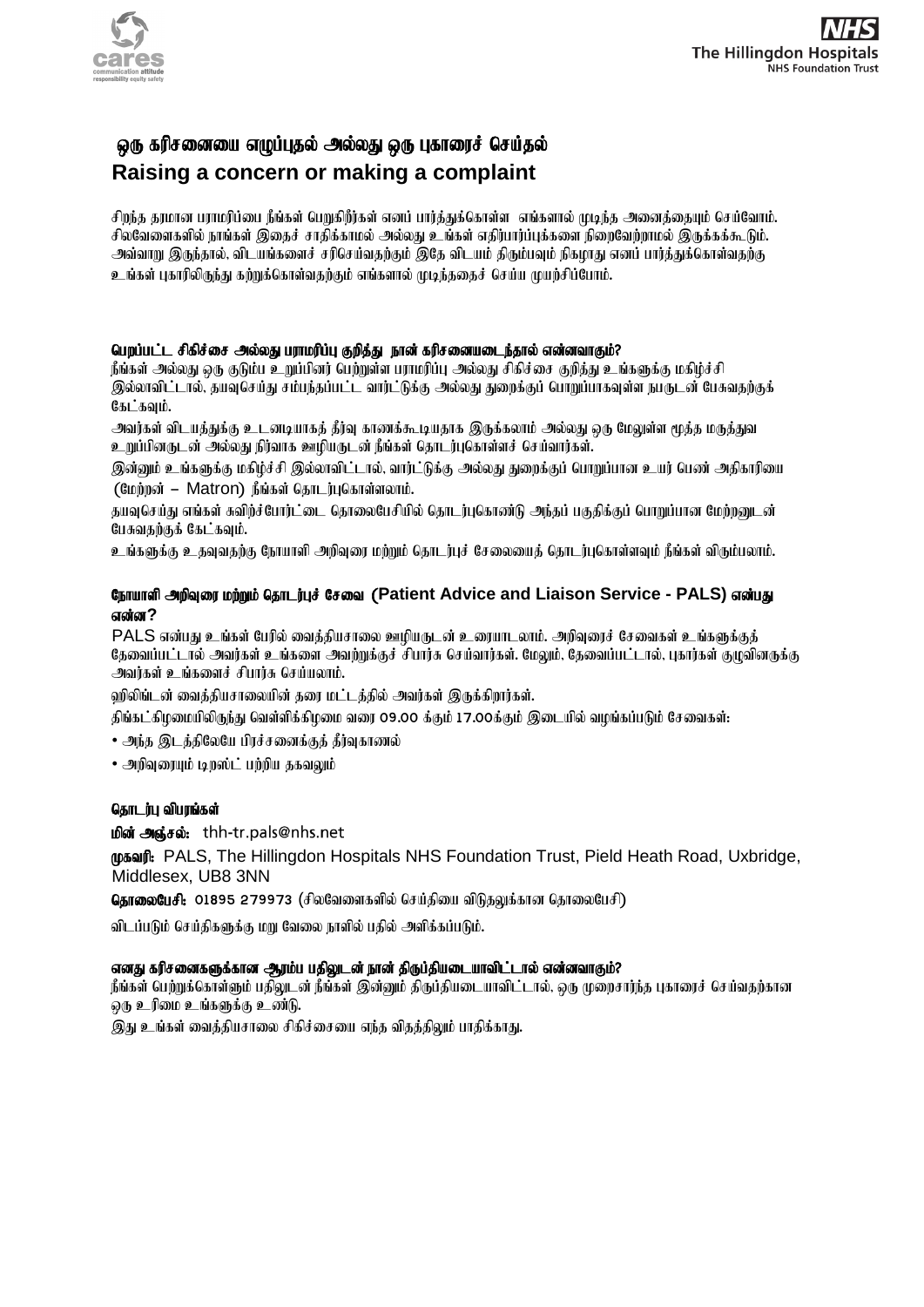## லரு முறைசார்ந்த புகாரை நான் எவ்வாறு செய்யலாம்?

<u>உங்</u>கள் பெயர், முகவரி மற்றும் முடியுமானால் உங்கள் வைக்கியசாலை எண் அல்லது பிறந்த கேதி உட்பட,  $\,$  உங்களால் முடிந்தளவுக்கு அதிகளவில் பொருக்கமான ககவலைக் கயவசெய்து காவம்.

# கொடர்ப விபாங்கள்

**மின் அஞ்சல்:** thh-tr.complaints@nhs.net (putifical Complaints Management Unit, The Hillingdon Hospitals NHS Foundation Trust, Pield Heath Road, Uxbridge, Middlesex, UB8 3NN

GansonCufl: 01895 279497/01895 279716

## ரகசியமாக வைக்கிருக்கல்

(தரவு பாதுகாப்புச் சட்டம் 1998 என்பதற்கு ஏற்றவாறு செயற்படுவதற்காக) , வேறு ஒருவரின் பேரில் நீங்கள் ஒரு புகாரைச் செய்வதாக இருந்தால், அவர்களின் தகவல் உங்களுடன் பகிர்ந்து கொள்ளப்படுவது குறித்து அவர்களது எழுத்து மூலமான சம்மகக்கை நாங்கள் வேண்டிக்கொள்வோம்.

உங்கள் பகாரை நாங்கள் கவனிக்கும்போகு, உங்களின் ஆரோக்கிய பகிவேடுகளை நாங்கள் வாசிக்கலாம். இகனை நாங்கள் செய்வதை நீங்கள் விரும்பாவிட்டால், தயவுசெய்து எங்களுக்குத் தெரிவிக்கவும். ஆனால் அது உங்கள் புகாரை நாங்கள்  $\epsilon$ வனித்துக்கொள்வதற்கான எங்கள் ஆற்றலை மட்டுப்படுத்தலாம்.

உங்கள் புகார் எங்களின் டிறஸ்ட் பற்றியதாக மாத்திரம் இல்லாவிட்டால், அம்புலன்ஸ் சார்விஸ், அல்லது வைத்தியசாலைகள் போன்ற ஏனைய ஆரோக்கிய பராமரிப்பை வமங்கும் ஏனையோரை நாங்கள் தொடர்புகொள்ளலாம். ஆனால் உங்கள் அனுமதியை நாங்கள் முதலில் பெற்றுக்கொள்ள வேண்டும்.

## @ரு புகாரைச் செய்வதற்கு நான் எங்கே ஆதரவு பெற்றுக்கொள்ள முடியும்?

என்எச்எஸ் புகார்கள் பரிந்துரை சேவை (NHS Complaints Advocacy Service) ஒரு இலவசமான சுதந்திரமாக இயங்கும் சேவையாகும். தேசிய ஆரோக்கிய சேவைகள் (National Health Services - NHS)பற்றிய ஒரு புகாரைச் செய்வதற்கு அது உங்களுக்கு உதவ முடியும்.

உங்கள் உள்ளூர் அலுவலகம் தொடர்பான விபரங்களுக்கு அவர்களின் உதவித் தொலைபேசி o3oo 33o 5454இல் ூழைக்கவும் அல்லது www.nhscomplaintadvocacy.org எனப்பட்ட இணைய தளத்தில் தொடர்புகொள்ளவும்.

# <u>உங்</u>கள் புகார் பெற்றுக்கொள்ளப்படும்போது என்ன நடைபெறுகின்றது?

உங்கள் புகார் பெற்றுக்கொள்ளப்பட்டது என புகார்கள் குழு தெரிவிக்கும்.

மேலகிக ககவலுக்காக அல்லது உங்கள் சம்மதத்தைப் பெறுவதற்கு நாங்கள் உங்களைத் தொடர்புகொள்ள வேண்டியதாக  $\mathfrak{A}_0$ நக்கலாம்.

எழுப்பப்பட்ட பிரச்சனைகளை விசாரிப்பதற்கு மிகவும் பொருத்தமான துறையை நாங்கள் கேட்டு உங்களுக்குப் பதிலளிப்போம். எங்கள் பிரதம நிர்வாகியின் (சீவ் எக்சிக்கூட்டிவ்) முறைசார்ந்த கடிதத்துடன், புகார் கிடைக்கப்பெற்று 30 வேலை நாட்களுக்குள் உங்களுக்குப் பதிலளிக்க முயற்சிப்போம்.

பகில் அகிகளவிலான காலக்கை எடுக்கும் என்றால், அது குறிக்கு உங்களுடன் கலந்துரையாடப்படும். உங்கள் பகார் கொடர்பான முன்னேற்றம் குறிக்கு உங்களுக்குக் கரிசனை இருந்தால், பகார்கள் சுறையை நீங்கள் கொடர்பகொள்ளலாம்.